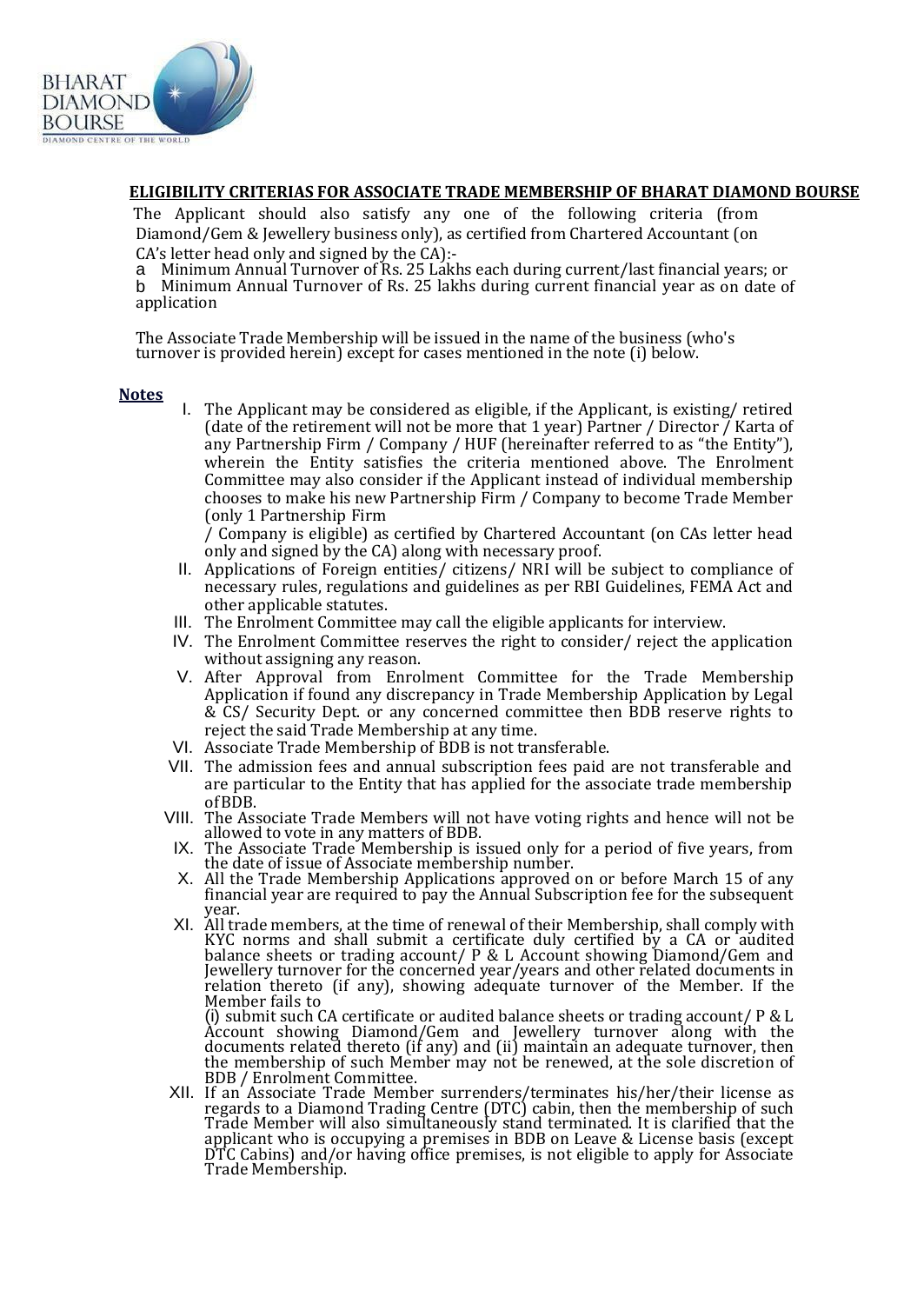

# **Charges:-**

| One Time Entrance<br>Fee: | (i) For Individual/Sole Proprietor                                                                                                                                                                                       | (i) $\text{Rs.20,000}/\text{-}$ (Rupees<br>Twenty Thousand Only)<br>plus GST          |
|---------------------------|--------------------------------------------------------------------------------------------------------------------------------------------------------------------------------------------------------------------------|---------------------------------------------------------------------------------------|
|                           | (ii) For Partnership Firms / Company /<br>LLP, etc. (other than individual/Sole<br>Proprietor)                                                                                                                           | (ii) Rs. 30,000/- (Rupees<br>Thirty Thousand Only)<br>plus GST                        |
|                           | (Note: fees is inclusive charges for 1<br>(one) Identity card fees of $\text{Rs.}200$ /-only.<br>Please note that BDB shall be entitled to<br>charge such amount as then applicable<br>for any duplicate identity cards) |                                                                                       |
| Annual Subscription:      | (i) For Individual/Sole Proprietor                                                                                                                                                                                       | (i) $Rs.1,500/$ - (Rupees<br>One Thousand Five<br>Hundred Only) plus<br>GST per Annum |
|                           | (ii) For Partnership/Company/LLP<br>etc (other than individual/Sole<br>Proprietor)                                                                                                                                       | (ii) Rs.2,500/- (Rupees Two<br>Thousand Five Hundred<br>Only) plus GST per<br>annum   |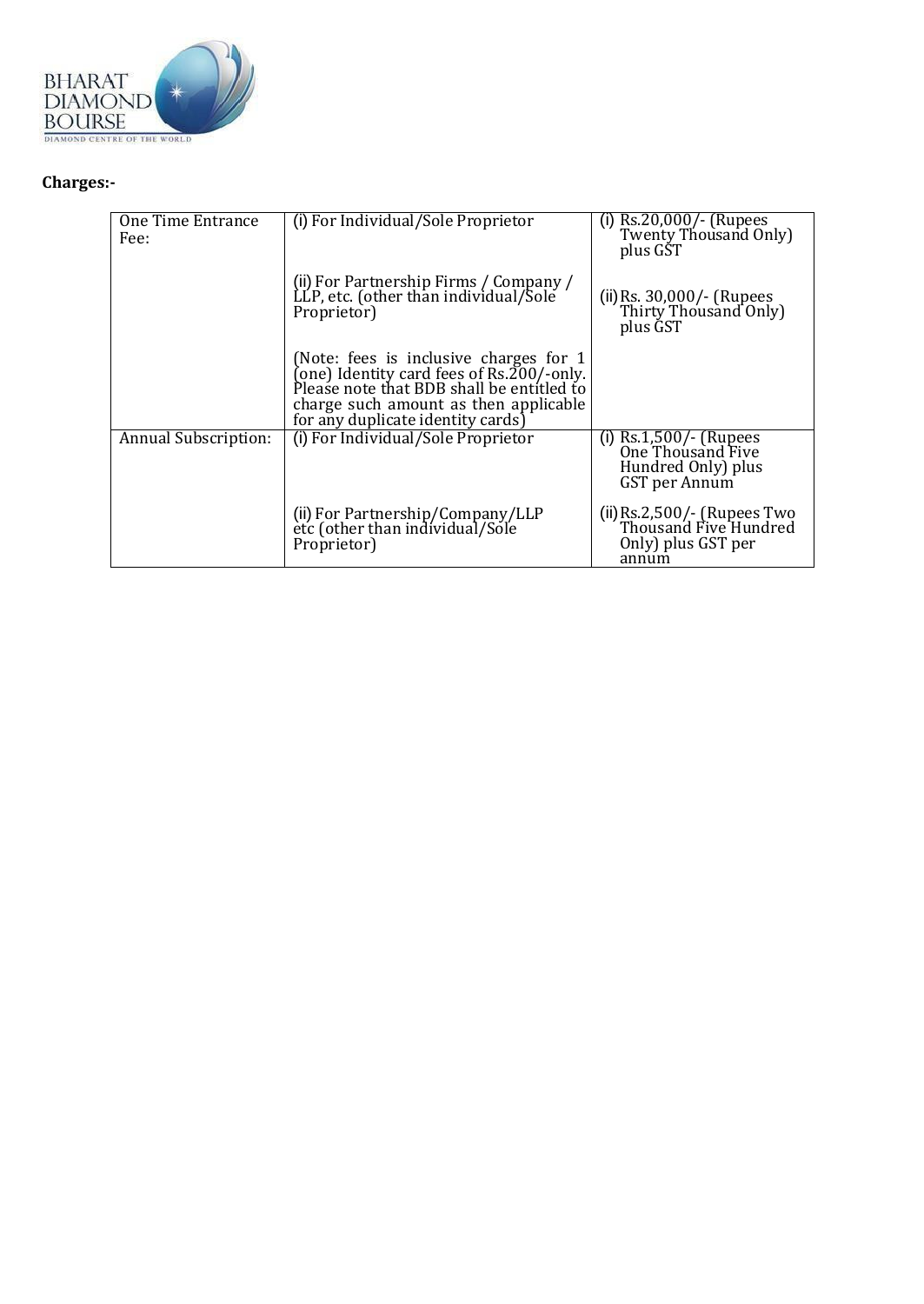

#### **DOCUMENTS TO BE ATTACHED WITH TRADE MEMBERSHIP FORM**

1. **For Individual/ Sole Proprietor** – (a) Trade Membership form along with \_\_\_\_ Photographs duly filled in with two cheques for the sum of Rs.20,000/- (Rupees Twenty Thousand Only) plus GST towards the entrance/admission fees and Rs. 1,500/- (Rupees One Thousand Five Hundred Only) plus GST per annum towards the annual subscription fees in the name of "Bharat Diamond Bourse";

(b) **For Partnership/Company/LLP** - Trade Membership form along with \_\_\_ Photographs duly filled in with two cheques for the sum of Rs. 30,000 (Rupees Thirty Thousand Only) plus GST per annum towards the entrance/admission fees and Rs. 2,500/- (Rupees Two Thousand Five Hundred Only) plus GST per annum towards the annual subscription fees in the name of "Bharat Diamond Bourse".

[NOTE: The aforesaid Admission Fees are inclusive of fees of Rs.200/- (Rupees Two Hundred Only). Please note that BDB shall be entitled to charge such amount as then applicable for any duplicate identity cards]

- 2. **(a) For Individual / Sole Proprietor**  Chartered Accountant Certificate shall be submitted showing Turnover for current/last years; or (b) **For Partnership / Company / LLP** – Chartered Accountant Certificate shall be submitted showing Turnover for current/last years of the Partnership firm/ LLP/Company where he is a partner / director.
- 3. Photocopy of (i) Importers Code No. (IEC), (ii) Permanent Account No. (PAN)(Firm / Company & Authorized representative), and (iii) GST Certificate.
- 4. (a) **In case** of Partnership Firm Photocopy of Partnership Deed to be attached, which is certified by C.A; (b) In case of Company - Photocopy of MOA/AOA and DIR 12 in respect of directors is to be attached.
- 5. In case of Sole Proprietor Firm a Shop and Establishment Registration Certificate / VAT / TAN certificate/GST Certificate is required.
- 6. In case of Partnership Firm/LLP/Company, please furnish all details (i.e. Name, address, Mobile No. and valid Email Id) of all the Partners/Directors including PAN Card, Company's Pan Card/ Partner's name with the DPIN Nos. (in case of LLP) / Partner's name /Director's names with their DIN Nos. and Partner's/Director's undertaking listing out names of the Partners/Directors.
- 7. Proof of Address Photocopies of Passport, Aadhar Card, Voter ID Card, latest telephone bill (last two months), latest Electricity Bill (last two months), Bank Statement (last six months) of the Entity and the authorised representative.
- 8. In case of individual/sole proprietor, the Applicant is requested to fill up the KYC Form and submit the same along with the photocopies of Aadhar Card/Passport and Pan Card of the Applicant which shall be self-attested and also furnish a valid email id and mobile number (As may be available)
- 9. If an Applicant is not a member of any association / club / association / federation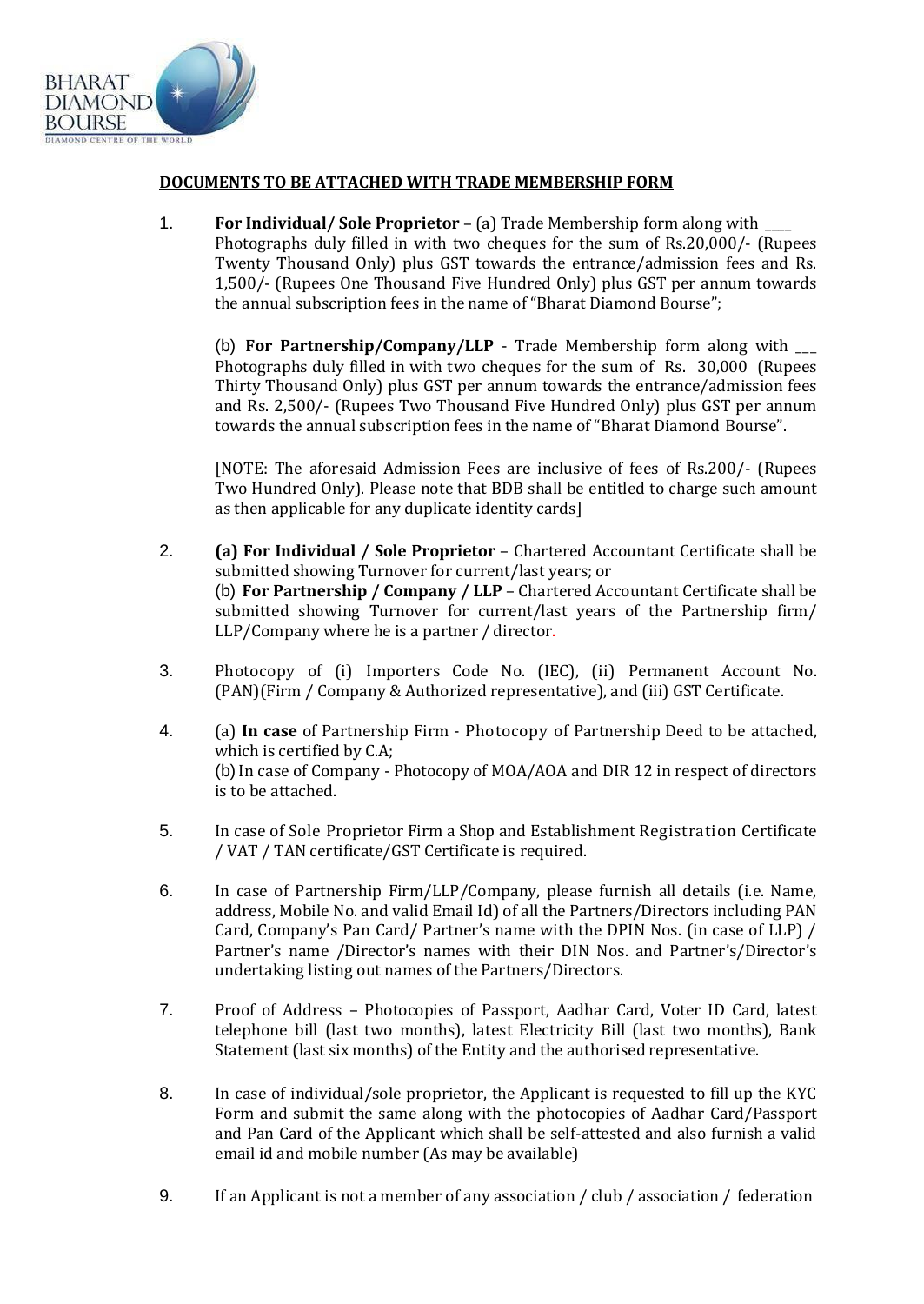

listed in Annexure "A" hereto a reference of one Managing Committee member of BDB and 2 (two) trade members of BDB shall be required in addition to the signature on the original form. [Attached Part 2 (B)].

- 10. In case of a Company, a board resolution authorising the Director / Designated Director to be the authorised representative of the Company for BDB.
- 11. In case of a Partnership Firm / LLP, all partners thereof should jointly authorize one of the partners of the firm to act on behalf of the firm and all its partners with BDB and such authorization / power of attorney should be signed by all partners and/or by authorized representatives.

(Note: Save and except as stated above, all documents should be self-attested.)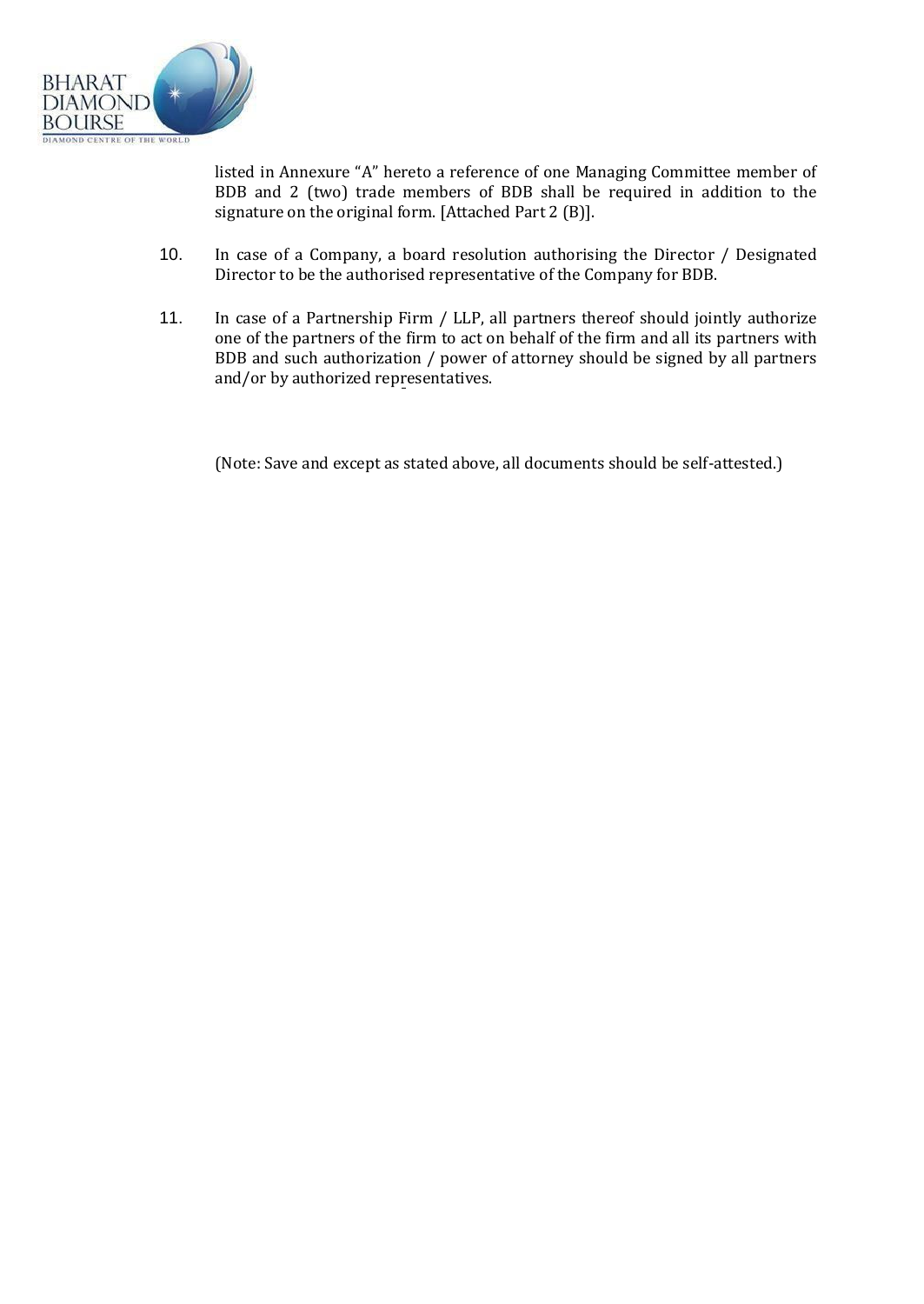## **FORM OF APPLICATION FOR ASSOCIATE TRADE MEMBERSHIP OF BHARAT DIAMOND BOURSE**

To,

# **The Managing Committee Bharat Diamond Bourse** Tower-A, G-Block, Bandra-Kurla Complex, Bandra (E), Mumbai - 400051

Passport size Photograph of Authorized Representative with signature across the photograph

Kindly enroll me / us as a Associate Trade Member of the Bharat Diamond Bourse pursuant to Article 9 of the Articles of Association. Given below are required particulars:

# **To be filled in CAPTIAL LETTERS**

## PART - I

| <b>1.</b> a) | Name of the<br>Applicant                                                                                                                                                           |                  |                                                |  |  |  |          |  |  |                                                         |  |
|--------------|------------------------------------------------------------------------------------------------------------------------------------------------------------------------------------|------------------|------------------------------------------------|--|--|--|----------|--|--|---------------------------------------------------------|--|
| b)           | Type of Business                                                                                                                                                                   | Natural Diamonds |                                                |  |  |  |          |  |  | Synthetic/Laboratory-Grown Diamonds                     |  |
|              | Whether Proprietary / Partnership<br>concern or Private / Public Limited Co /<br>Statutory Corporation / Government Co or _<br>Hindu Undivided Family or Association of<br>persons |                  |                                                |  |  |  |          |  |  |                                                         |  |
|              |                                                                                                                                                                                    |                  | <b>Surname Name / Name of Father / Husband</b> |  |  |  |          |  |  |                                                         |  |
| $\mathsf{c}$ | Name of the Authorized                                                                                                                                                             |                  |                                                |  |  |  |          |  |  |                                                         |  |
|              | Representative of the<br>Applicant & his position                                                                                                                                  |                  |                                                |  |  |  |          |  |  |                                                         |  |
|              |                                                                                                                                                                                    |                  |                                                |  |  |  |          |  |  |                                                         |  |
| d)           | Designation of the Authorized<br>Representative of the                                                                                                                             |                  |                                                |  |  |  |          |  |  |                                                         |  |
|              | Applicant                                                                                                                                                                          |                  | <b>AOP</b>                                     |  |  |  |          |  |  | Proprietor /Partner /Director /Karta of HUF / Member of |  |
| 2 a)         | Address of Registered Office / Head Office                                                                                                                                         |                  |                                                |  |  |  |          |  |  |                                                         |  |
|              | of the Applicant                                                                                                                                                                   |                  |                                                |  |  |  |          |  |  |                                                         |  |
|              |                                                                                                                                                                                    |                  |                                                |  |  |  |          |  |  |                                                         |  |
|              | $C_{\rm ittr}$                                                                                                                                                                     |                  |                                                |  |  |  | Pin Code |  |  |                                                         |  |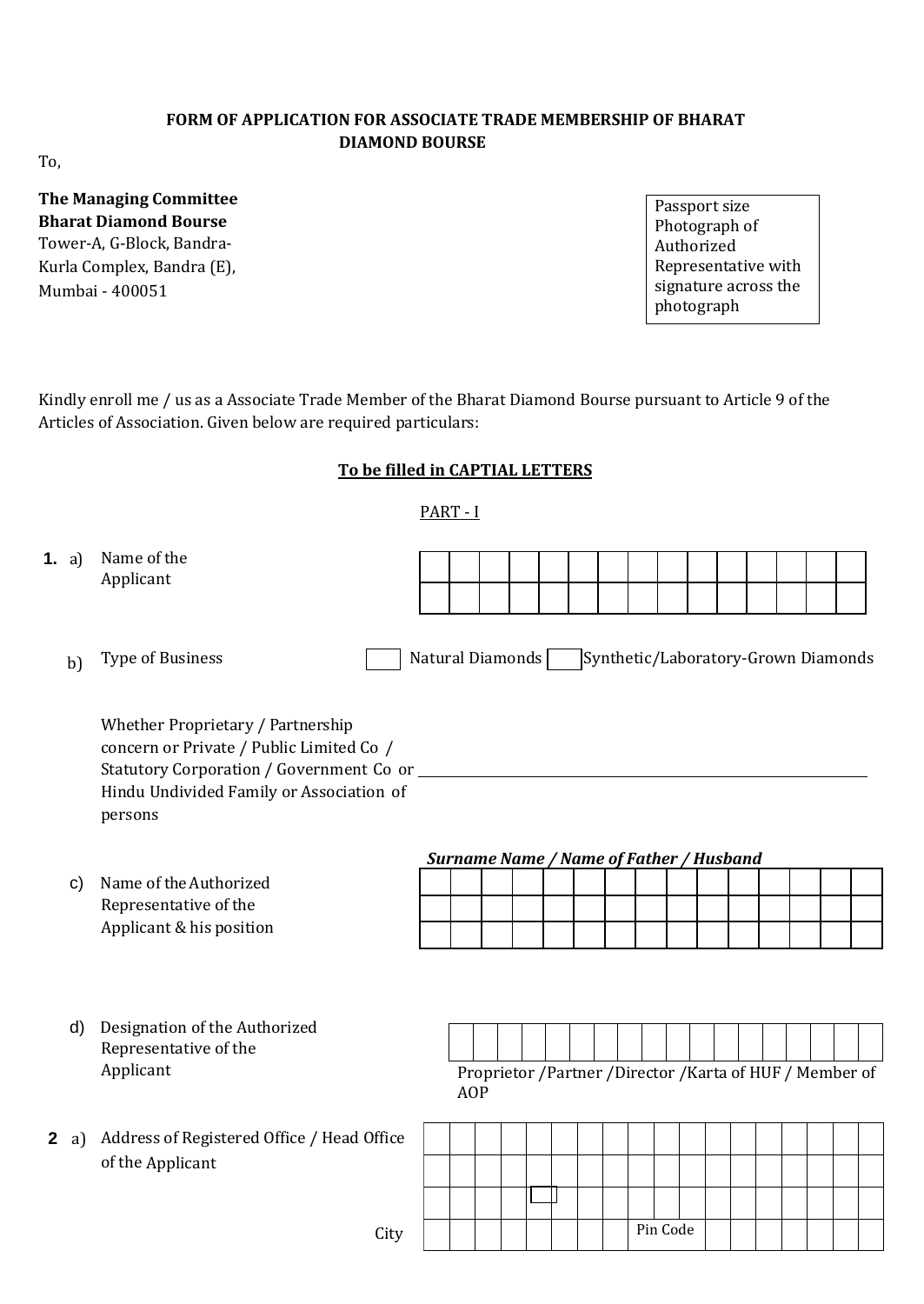b) Addresses of the Branches of the Applicant India

| icant |  |  |  |         |  |  |  |  |
|-------|--|--|--|---------|--|--|--|--|
|       |  |  |  |         |  |  |  |  |
|       |  |  |  |         |  |  |  |  |
|       |  |  |  | Pincode |  |  |  |  |
| City  |  |  |  |         |  |  |  |  |

*(Separate sheet may be enclosed in case of more details)*

- **3** a) Tel. No. of Registered Office / Head Office of the Applicant
	- b) Fax No. of Registered Office / Head Office of the Applicant
	- c) Mobile o . of Applicant /Authorized Representative **(Mandatory)**
	- d) E-mail ID of the Applicant
	- e) Web Site of the Applicant
	- f) Permanent Account Number (PAN) **(Mandatory)**

# **OR**

In case of Non-Resident / Foreign National, provide Social Security Number

- **4** a) Name(s) of all the Partners / Directors of the Applicant.
- **5** Names of the Associate firms for whom the Applicant acts as agent in business (letters from Associates to be furnished)
- **6** Name and Branch address of the Banker. If more than one banker, please provide the Lead Bank details.

| <b>Country Code</b> |  | Area Code |  |  |  | Telephone No. |  |  |  |  |  |
|---------------------|--|-----------|--|--|--|---------------|--|--|--|--|--|
|                     |  |           |  |  |  |               |  |  |  |  |  |
|                     |  |           |  |  |  |               |  |  |  |  |  |
| <b>Country Code</b> |  | Area Code |  |  |  | Fax No.       |  |  |  |  |  |
|                     |  |           |  |  |  |               |  |  |  |  |  |
|                     |  |           |  |  |  |               |  |  |  |  |  |
|                     |  |           |  |  |  |               |  |  |  |  |  |
|                     |  |           |  |  |  |               |  |  |  |  |  |
|                     |  |           |  |  |  |               |  |  |  |  |  |
|                     |  |           |  |  |  |               |  |  |  |  |  |
|                     |  |           |  |  |  |               |  |  |  |  |  |
|                     |  |           |  |  |  |               |  |  |  |  |  |
|                     |  |           |  |  |  |               |  |  |  |  |  |
|                     |  |           |  |  |  |               |  |  |  |  |  |
|                     |  |           |  |  |  |               |  |  |  |  |  |
|                     |  |           |  |  |  |               |  |  |  |  |  |
|                     |  |           |  |  |  |               |  |  |  |  |  |
|                     |  |           |  |  |  |               |  |  |  |  |  |
|                     |  |           |  |  |  |               |  |  |  |  |  |

 *(Separate sheet may be enclosed in case of more details)*

| ÷ |  |  |  |  |  |  |  |  |
|---|--|--|--|--|--|--|--|--|
|   |  |  |  |  |  |  |  |  |
|   |  |  |  |  |  |  |  |  |
|   |  |  |  |  |  |  |  |  |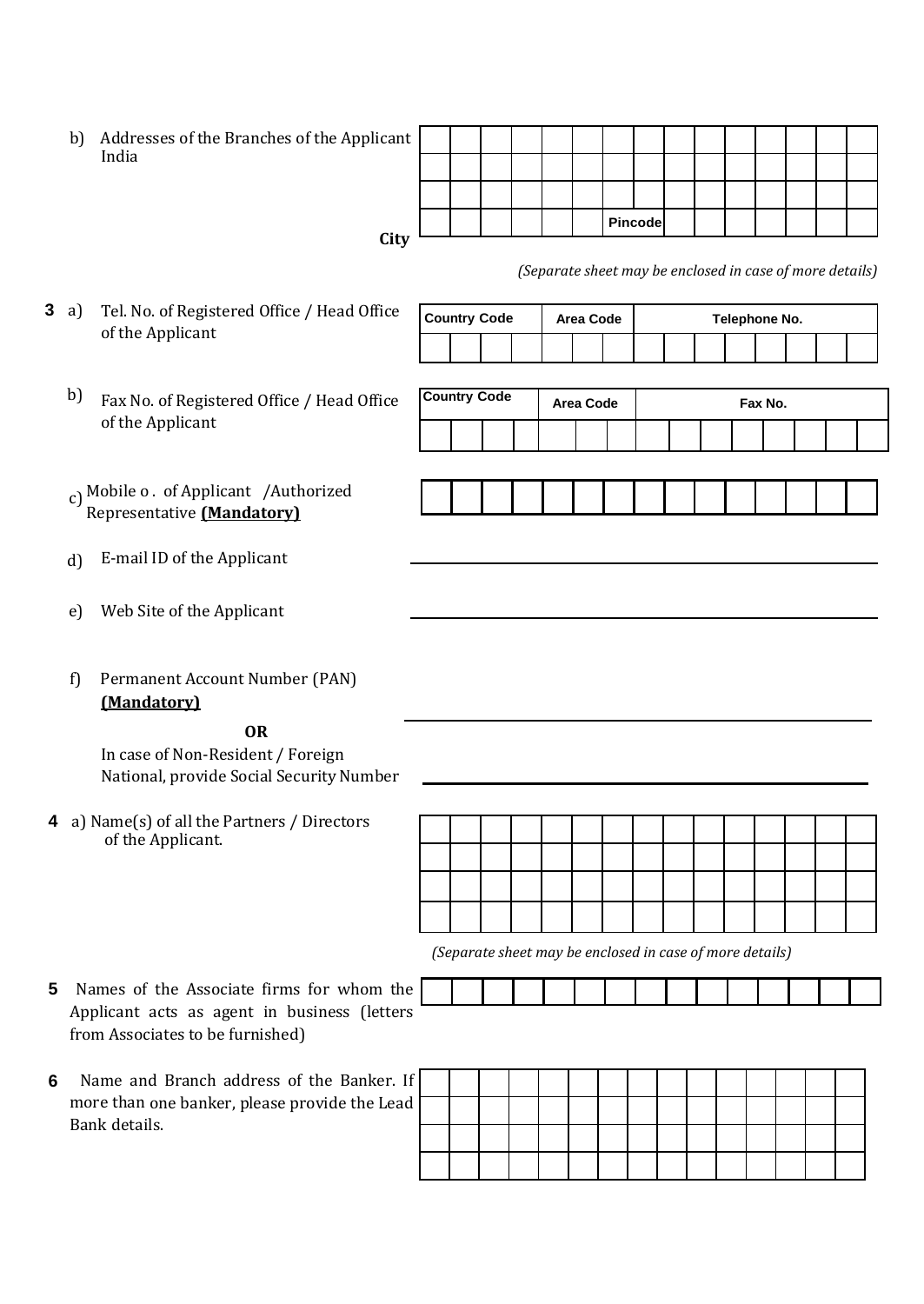| b) | Whether Trader / Exporter / Importer / |
|----|----------------------------------------|
|    | Manufacturer                           |

| C) | Give details whether a star trading |
|----|-------------------------------------|
|    | house/Super Trading House /         |
|    | <b>Export House/Trading House</b>   |

| 8<br>Membership Details: (if any) |  |
|-----------------------------------|--|
|-----------------------------------|--|

|    | Membership Details: (if any)                                                                               |
|----|------------------------------------------------------------------------------------------------------------|
| a) | Importers' Exporters' Code Number granted by                                                               |
|    | Director General of Foreign Trade                                                                          |
| b) | <b>GJEPC Registration Cum Membership</b><br><b>Code Number</b>                                             |
| C) | Diamond /Gold Jewellery /Colour Stone/Synthetic<br>Panel in which enrolled as a member of GJEPC<br>Diamond |
| d) | <b>MDMA Membership Number</b><br>with year of enrolment                                                    |
| e) | Membership No. with Year of                                                                                |
|    | Enrolment with any Bourse / Club /                                                                         |
|    | Association Affiliated to WFDB / IDMA                                                                      |
|    | i)<br>Name of Bourse / Club / Association                                                                  |
|    | ii)<br>Country                                                                                             |
|    | Type of Membership (Individual /Corporate)_<br>iii)                                                        |
| f) | Membership No. with Year of                                                                                |
|    | <b>Enrolment with any Registered</b>                                                                       |
|    | Association of Diamond / Gem &                                                                             |
|    | Jewellery of Dealers / Manufacturers.                                                                      |
|    | Name of Registered Association<br>i)                                                                       |
|    | ii)<br>Country                                                                                             |
|    | Type of Membership (Individual / Corporate)<br>iii)                                                        |
| g) | Confidential letter from Lead Bank / respective<br>Association / Council / Club / Bourse                   |

9. The value of 'Turnover' from Diamond/ Gem & Jewellery business and furnish a certificate from the Chartered Accountant.

| Financial | Turnove |
|-----------|---------|
|           |         |
|           |         |

| υ | M<br>M | M | $\overline{\phantom{a}}$ | v | $\cdot$ | ī |  |  |  |  |
|---|--------|---|--------------------------|---|---------|---|--|--|--|--|
|   |        |   |                          |   |         |   |  |  |  |  |
|   |        |   |                          |   |         |   |  |  |  |  |
|   |        |   |                          |   |         |   |  |  |  |  |
|   |        |   |                          |   |         |   |  |  |  |  |
|   |        |   |                          |   |         |   |  |  |  |  |

 $\overline{\phantom{0}}$ 

 $\overline{\phantom{a}}$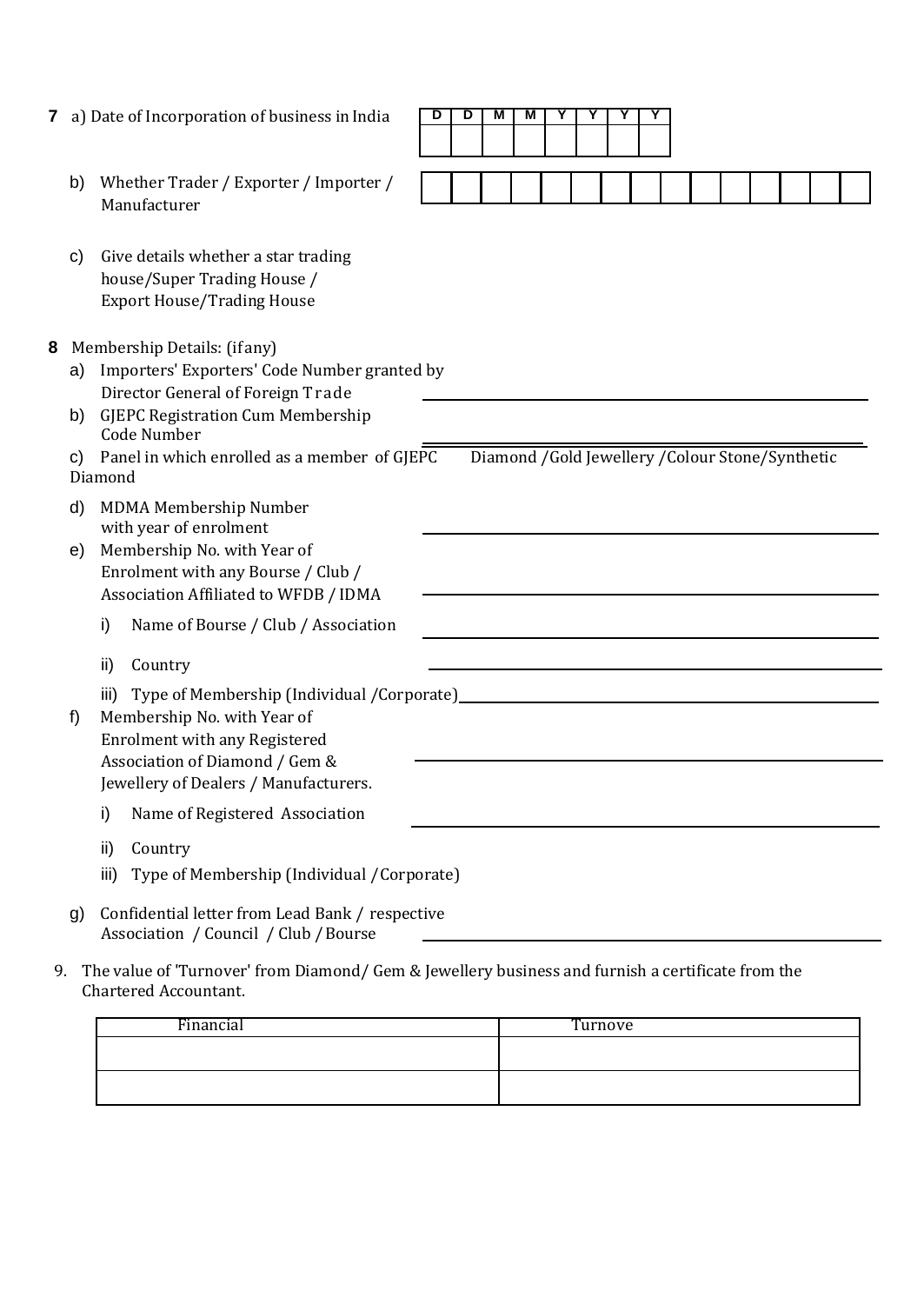- **9** State whether the Applicant or any of its Proprietor, or Karta of HUF, Member of Association of Person or Partners or Directors or Senior Executives etc. has / have been convicted / blacklisted or declared as defaulter under any economic / criminal or other laws in India or Abroad. If so give details
- **11** State whether the Applicant or any of its Proprietor or Karta of HUF, Member of Association of Person or Partners or Directors or Senior Executives etc. has / have been convicted / blacklisted or declared as defaulter under any economic / criminal or other laws in India or Abroad. If so give details





 *(Separate sheet may be enclosed in case of more details)*

- **12** Details of Proposer & Seconder (2 person) who are Regular Trade Members of Bharat Diamond Bourse from last 2 financial years:
	- a) I, Proposer hereby state that I have known the Applicant Mr. / Ms./ M/s.

| & Financial status is satisfactory                                                                   |                                                                                           |
|------------------------------------------------------------------------------------------------------|-------------------------------------------------------------------------------------------|
| Name of BDB Member                                                                                   | the control of the control of the control of the control of the control of the control of |
| (Proposer) Membership No.                                                                            |                                                                                           |
| Name of Authorized Representative of the Proposer ______________________________                     |                                                                                           |
| Stamp of the Proposer                                                                                |                                                                                           |
| Signature of Authorized Representative of the Proposer___________________________                    |                                                                                           |
| b) I, Seconder hereby state that I have known the Applicant Mr. / Ms./ M/s. ________________________ |                                                                                           |
| & Financial status is satisfactory                                                                   |                                                                                           |
| Name of BDB Member                                                                                   |                                                                                           |
| (Seconder) Membership No.                                                                            |                                                                                           |
| Name of Authorized Representative of the Seconder_______________________________                     |                                                                                           |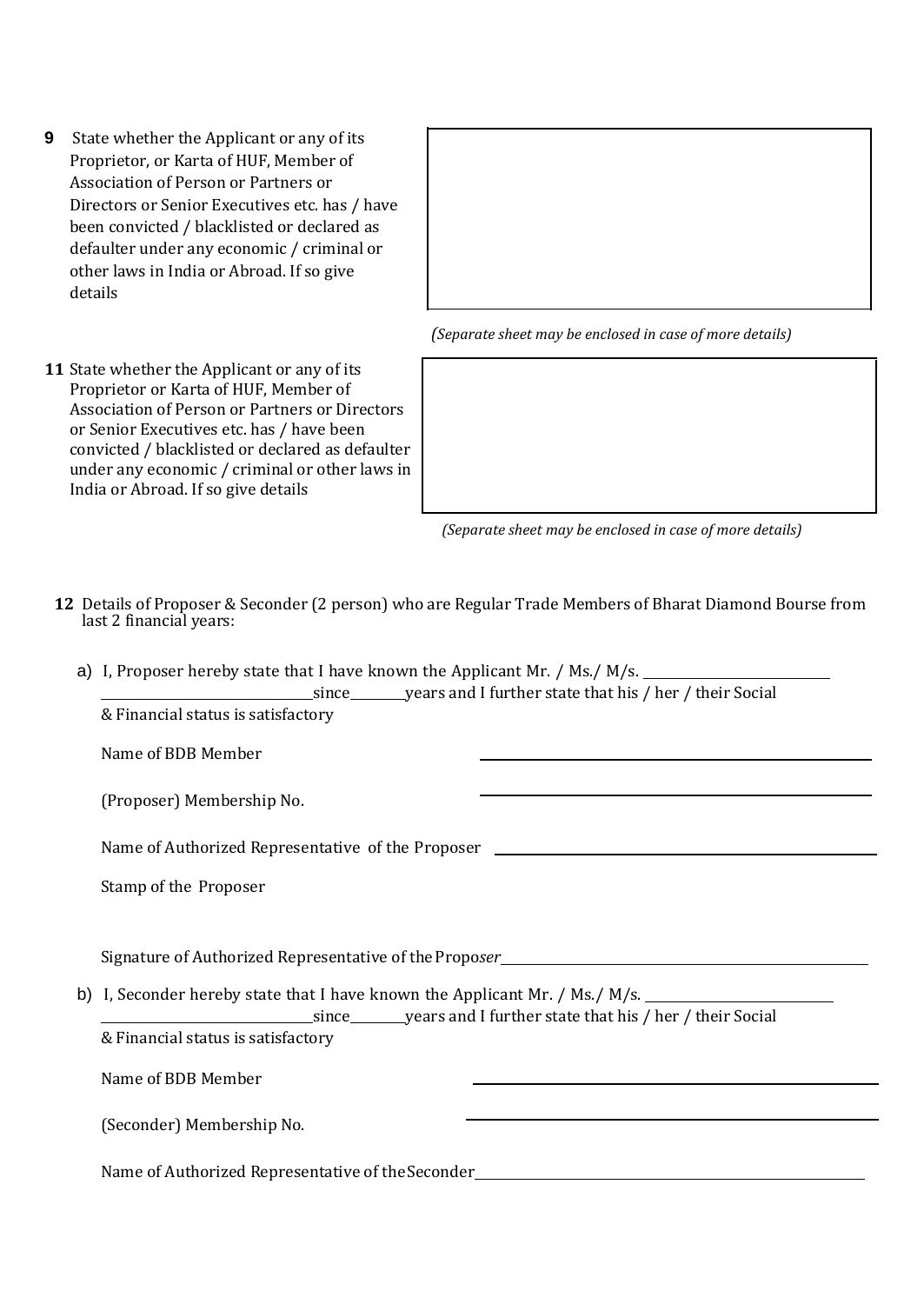Stamp of the Seconder

| C) | I, Seconder hereby state that I have known the Applicant Mr. / Ms./ M/s.<br>since __________ years and I further state that his / her / their Social |  |  |  |  |  |  |  |  |  |
|----|------------------------------------------------------------------------------------------------------------------------------------------------------|--|--|--|--|--|--|--|--|--|
|    | & Financial status is satisfactory                                                                                                                   |  |  |  |  |  |  |  |  |  |
|    | Name of BDB Member                                                                                                                                   |  |  |  |  |  |  |  |  |  |
|    | (Seconder) Membership No.                                                                                                                            |  |  |  |  |  |  |  |  |  |
|    | Name of Authorized Representative of the Seconder ______________________________                                                                     |  |  |  |  |  |  |  |  |  |
|    | Stamp of the Seconder                                                                                                                                |  |  |  |  |  |  |  |  |  |
|    |                                                                                                                                                      |  |  |  |  |  |  |  |  |  |
|    | 13 Details of current Managing Committee members who is referring the applicant:                                                                     |  |  |  |  |  |  |  |  |  |
|    | d) I hereby state that I have known the Applicant Mr. / Ms./ M/s.                                                                                    |  |  |  |  |  |  |  |  |  |
|    | & Financial status is satisfactory                                                                                                                   |  |  |  |  |  |  |  |  |  |
|    | Name of BDB Managing Committee Member                                                                                                                |  |  |  |  |  |  |  |  |  |
|    | Membership No.                                                                                                                                       |  |  |  |  |  |  |  |  |  |
|    | Signature of Authorized Representative                                                                                                               |  |  |  |  |  |  |  |  |  |
|    |                                                                                                                                                      |  |  |  |  |  |  |  |  |  |
|    | Name of BDB Managing Committee Member                                                                                                                |  |  |  |  |  |  |  |  |  |
|    | Membership No.                                                                                                                                       |  |  |  |  |  |  |  |  |  |
|    | Signature of Authorized Representative                                                                                                               |  |  |  |  |  |  |  |  |  |

## **Declaration / Undertaking:**

1. I / We hereby declare that the above stated information is true and correct to the best of my / our knowledge and belief.

2. I / We hereby declare that terms and conditions and other details of my / our all-earlier applications made to Bharat Diamond Bourse shall be deemed to be part of this application.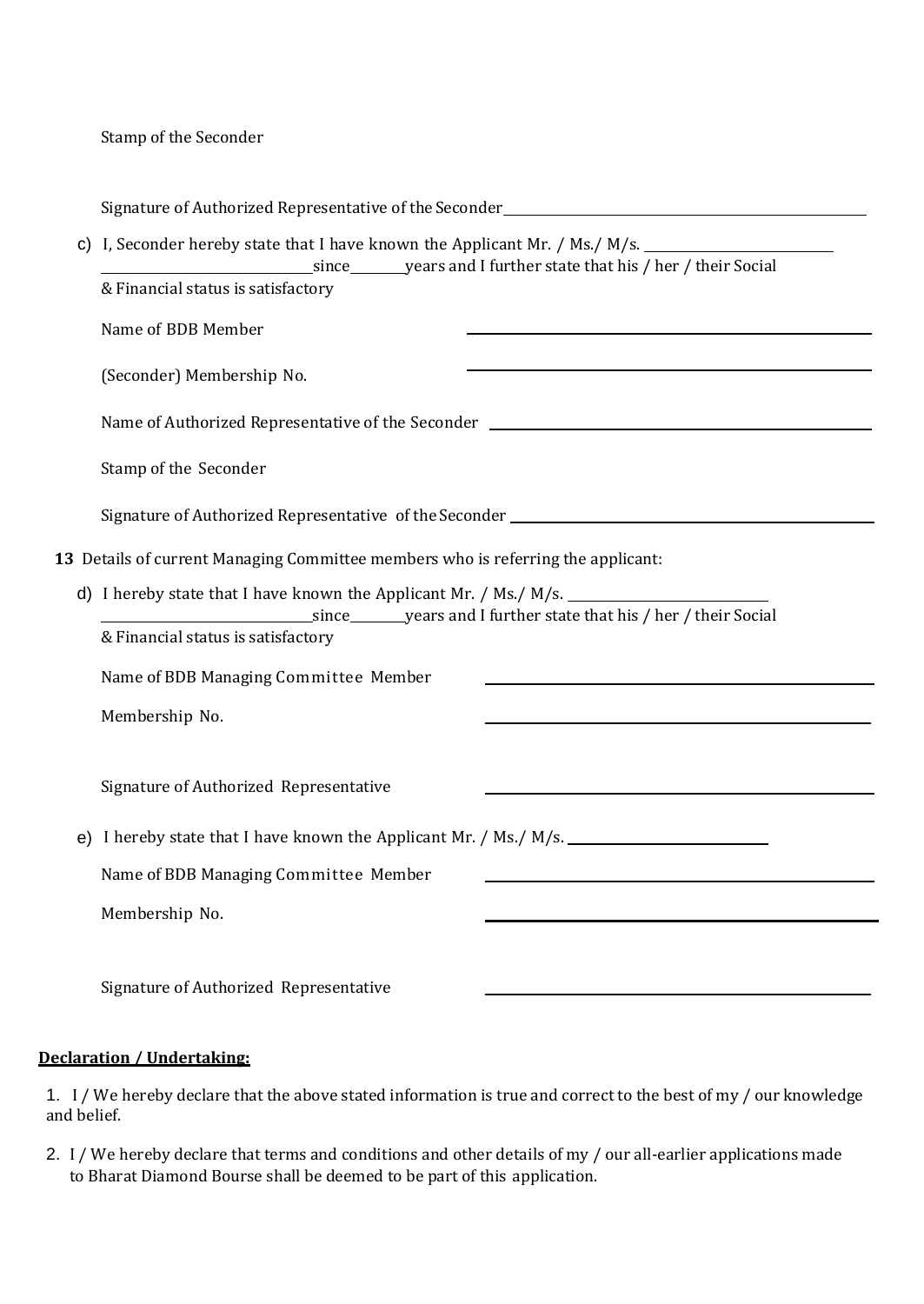- 3. I / We hereby declare that I / we have read the attached new Memorandum and Articles of Association of the Company and agree and undertake to abide by the same and further agree and undertake to abide by the rules, regulations, bye-laws etc. of Bharat Diamond Bourse framed from time to time and so also the resolutions of the Company and / or Managing Committee subject to which the Trade Membership may be granted to me / us.
- 4 I / We hereby declare that I / We do not own any property in the Bharat Diamond Bourse Complex
- 5 Disputes, if any, are subject to Mumbai Jurisdiction only.

| Name of the Applicant (IN BLOCK LETTERS)                         |                                                                   |
|------------------------------------------------------------------|-------------------------------------------------------------------|
| Name of the Authorized Representative of the<br>Applicant        |                                                                   |
| Stamp of the Applicant                                           |                                                                   |
| Signature of the Authorized Representative of the<br>Applicant   |                                                                   |
| Designation of the Authorized<br>Representative of the Applicant |                                                                   |
|                                                                  | Proprietor / Partner / Director / Karta of HUF /<br>Member of AOP |
| Place                                                            |                                                                   |
| Date                                                             |                                                                   |

## **Eligibility criteria: -**

The Applicant should also satisfy any one of the following criteria (from diamond / gem & jewellery business only), as certified from

Chartered Accountant (on CAs letter head only and signed by the CA):-

- a. Minimum Annual Turnover of Rs. 25 lakhs during last\_\_\_\_\_\_\_financial yearor
- b. Minimum Annual Turnover of Rs. 25 lakhs during the current financial year as of the date of application

The Associate Trade Membership will be issued in the name of the business (who's turnover is provided herein) except for cases mentioned in the note i) below.

## **Notes:**

- i) The Applicant may be considered as eligible, if the Applicant, is existing/ retired (date of the retirement will not be more that 1 year) Partner / Director / Karta of any Partnership Firm / Company / HUF (hereinafter referred to as "the Entity"), wherein the Entity satisfies the criteria mentioned above. The Enrolment Committee may also consider if the Applicant instead of individual membership chooses to make his new Partnership Firm / Company to become Trade Member (only 1 Partnership Firm / Company is eligible) as certified by Chartered Accountant (on
- ii) CAs letter head only and signed by the CA) along with necessary proof. Applications of Foreign entities/ citizens/ NRI will be subject to compliance of necessary rules, regulations as per RBI Guidelines, FEMA Act and other applicable statutes.
- iii) The Enrolment Committee may call the eligible applicants for interview.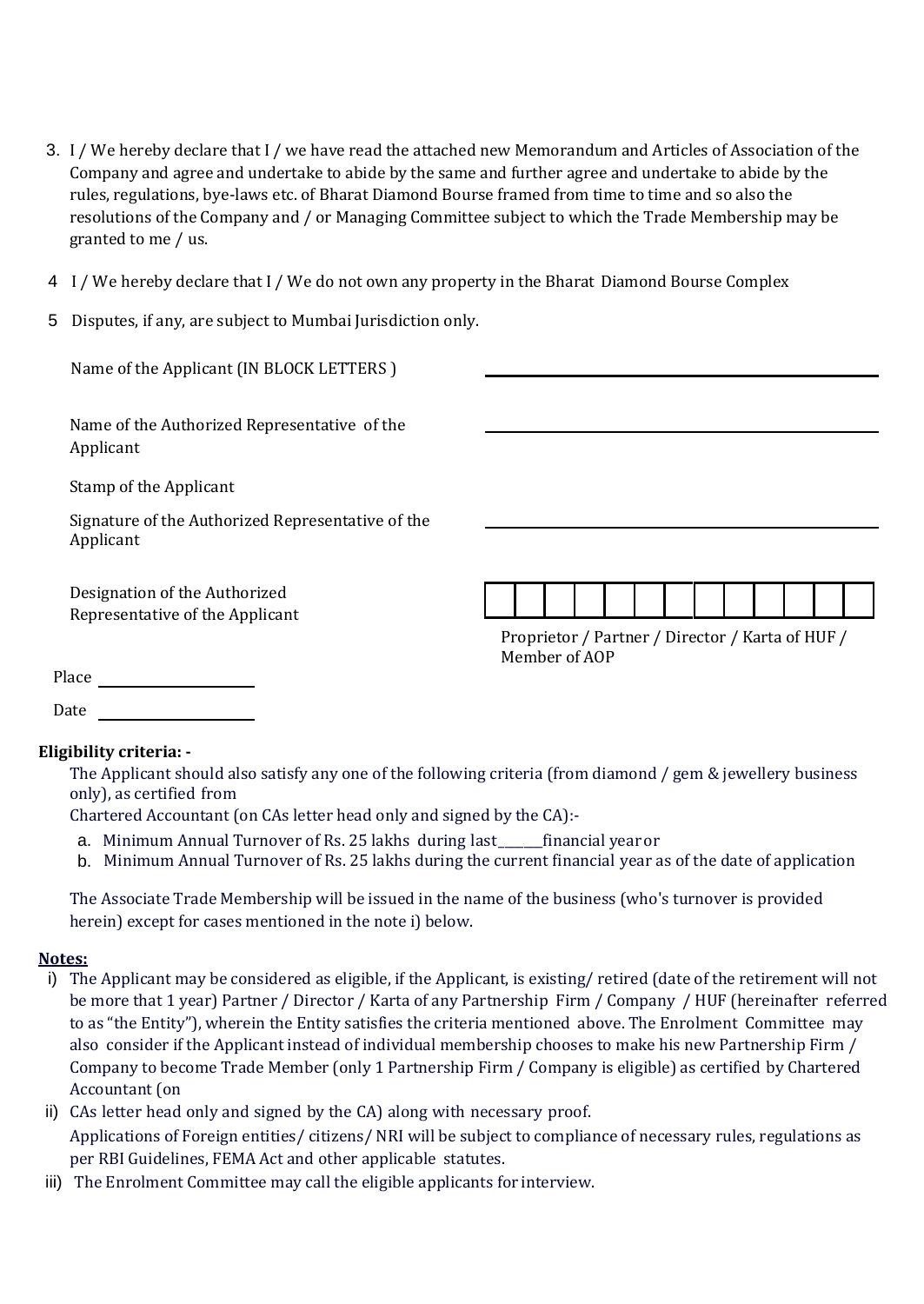- v) Associate Trade Membership of BDB is not transferable not refundable.
- vi) The admission fees and annual subscription fees paid are not transferable and are particular to the Entity that has applied for the associate trade membership of BDB.

vi) The Associate Trade Members will not have voting rights and hence will not be allowed to vote in any matters of BDB.

vii) The Associate Trade Membership is issued only for a period of five years, from the date of issue of Associate membership number.

| One Time Entrance Fee: | (i) For Individual/Sole Proprietor                                                                                                                                                                                | ) Rs.20,000/- (Rupees<br>Twenty Thousand Only) plus<br>(iii)<br>GST                                                                                                           |
|------------------------|-------------------------------------------------------------------------------------------------------------------------------------------------------------------------------------------------------------------|-------------------------------------------------------------------------------------------------------------------------------------------------------------------------------|
|                        | (ii) For Partnership Firms /<br>Company<br>/ LLP, etc. (other than<br>individual/Sole<br>Proprietor)                                                                                                              | Rs. 30,000/- (Rupees<br>Thirty Thousand Only)<br>plus GST                                                                                                                     |
|                        | (Note: fees is inclusive charges for<br>I (one) Identity card fees of<br>Rs.200/-only. Please note that<br>BDB shall be entitled to charge<br>such amount as then applicable<br>for any duplicate identity cards) |                                                                                                                                                                               |
|                        |                                                                                                                                                                                                                   |                                                                                                                                                                               |
| Annual Subscription:   | (i) For Individual/Sole Proprietor<br>(ii) For<br>Partnership/Company/LLP etc<br>fother than individual/ Sole<br>Proprietor)                                                                                      | Rs.1,500/- (Rupees One<br>(iii)<br>Thousand Five Hundred Only)<br>plus GST per annum<br>Rs.2,500/- (Rupees Three<br>(iv)<br>Thousand Five Hundred Only)<br>plus GST per annum |
|                        |                                                                                                                                                                                                                   |                                                                                                                                                                               |

#### **Charges: -**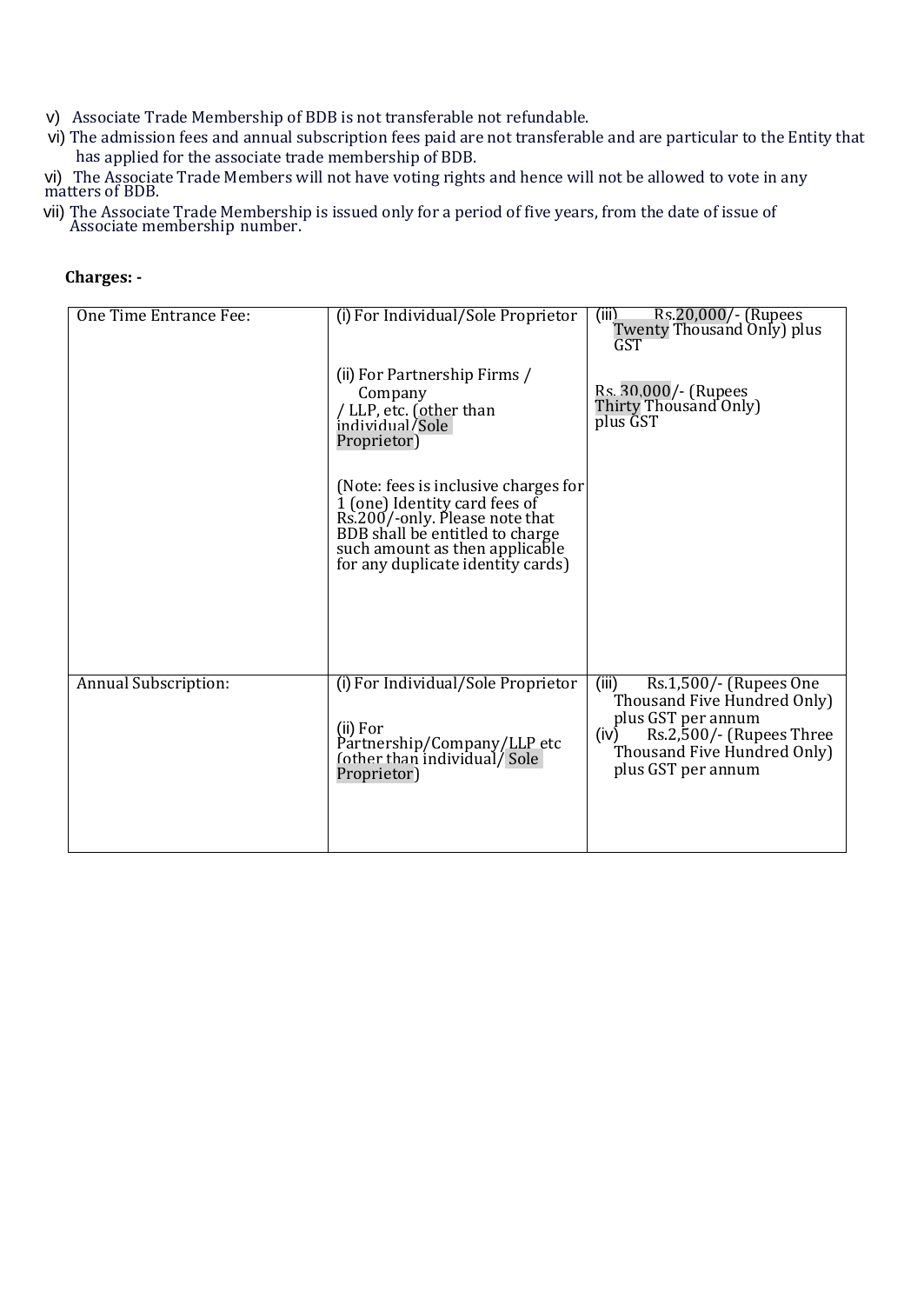|--|

# **(For Official use only)**

|                    | Admitted / Rejected on                          |      |                                                        |
|--------------------|-------------------------------------------------|------|--------------------------------------------------------|
|                    | Associate Trade Membership No.                  |      |                                                        |
| Receipt No.        |                                                 | Date | <u> 1980 - Jan Jawa Barat, prima politik politik (</u> |
| Refund Voucher No. |                                                 | Date |                                                        |
|                    | Approved by:                                    |      |                                                        |
| 1)                 | Authorized Official                             |      |                                                        |
|                    | 2) Convenor / Co-Covenor of Enrolment Committee |      |                                                        |
| 3)                 | <b>Enrolment Committee Member</b>               |      |                                                        |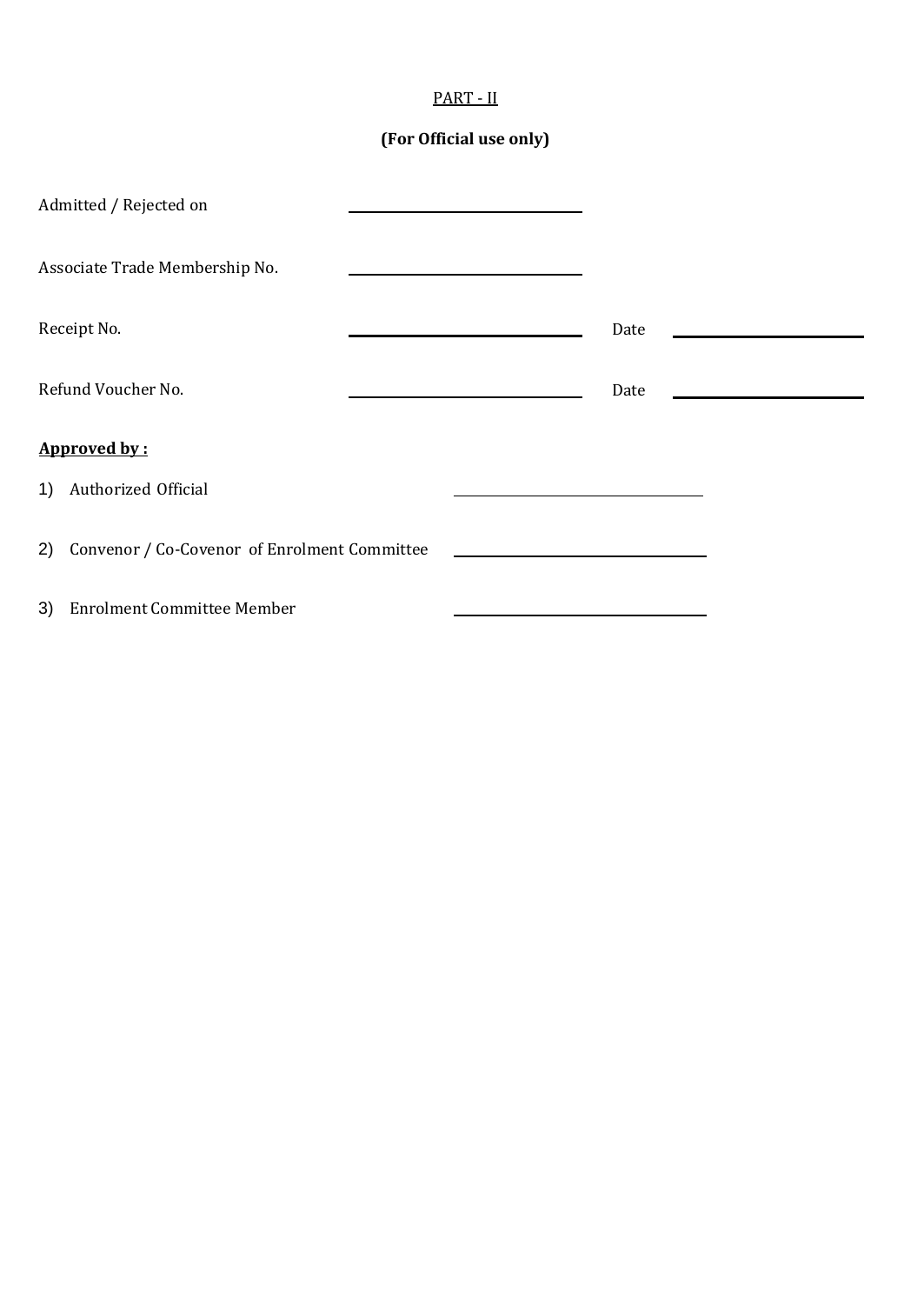| BHARAT<br>DIAMOND<br>BOURSE<br><b>HAMOND CENTRE OF THE WORLD</b><br><b>New Access Card</b>                                   |  |  | <b>Lost Access Card</b><br><b>Access Card/Identity Card Request Form</b> |                         |        | <b>Damaged Access Card</b><br>(Tick " <sup>"</sup> Which Is Applicable) |              |         |                              | <b>Department of Security &amp; Fire Safety</b><br><b>Dead Access Card</b> |                   | Paste your One<br>Unsigned recent<br>colour photograph<br>And also enclosed<br>One With<br>Application<br>during submission<br>Size: 3.5X3.5 |
|------------------------------------------------------------------------------------------------------------------------------|--|--|--------------------------------------------------------------------------|-------------------------|--------|-------------------------------------------------------------------------|--------------|---------|------------------------------|----------------------------------------------------------------------------|-------------------|----------------------------------------------------------------------------------------------------------------------------------------------|
|                                                                                                                              |  |  |                                                                          |                         |        | Date of Application                                                     |              |         |                              |                                                                            |                   |                                                                                                                                              |
| NOTE: (Please read the Application Information form carefully before filling the form & fill form in "CAPITAL LETTERS" only) |  |  |                                                                          |                         |        |                                                                         |              |         |                              |                                                                            |                   |                                                                                                                                              |
| Tick "□" appropriate category:                                                                                               |  |  |                                                                          |                         |        |                                                                         |              |         |                              |                                                                            |                   |                                                                                                                                              |
| Office Owner                                                                                                                 |  |  |                                                                          | Office Employees        |        |                                                                         |              |         |                              | <b>External Customs User</b>                                               |                   | <b>CHA</b>                                                                                                                                   |
| <b>Broker</b>                                                                                                                |  |  |                                                                          | <b>BDB</b> Employees    |        |                                                                         |              |         |                              | <b>BDB/Allottee Outsource</b>                                              |                   |                                                                                                                                              |
| Trademember                                                                                                                  |  |  |                                                                          |                         |        | (Trade membership No.                                                   |              |         | $\sim$                       | DTC (Licensee)                                                             |                   |                                                                                                                                              |
| <b>MDMA</b>                                                                                                                  |  |  |                                                                          | (MDMA ID No.            |        |                                                                         |              |         |                              | <b>Ancillary Services</b>                                                  |                   |                                                                                                                                              |
|                                                                                                                              |  |  |                                                                          |                         |        |                                                                         |              |         |                              | (Bank/Food/ Ground Floor Etc.)                                             |                   |                                                                                                                                              |
| <b>APPLICANT PERSONAL DETAILS:</b>                                                                                           |  |  |                                                                          |                         |        |                                                                         |              |         |                              |                                                                            |                   |                                                                                                                                              |
|                                                                                                                              |  |  |                                                                          |                         |        |                                                                         |              |         |                              |                                                                            |                   |                                                                                                                                              |
| <b>Name of Applicant:</b>                                                                                                    |  |  |                                                                          |                         |        |                                                                         |              |         |                              |                                                                            |                   |                                                                                                                                              |
| Date of Birth:                                                                                                               |  |  | .                                                                        | (First Name)<br>        |        | .                                                                       |              |         |                              | (Father's / Husband Name)                                                  | (Surname)         |                                                                                                                                              |
|                                                                                                                              |  |  | (DD)                                                                     | (MM)                    |        | (YYYY)                                                                  |              |         |                              |                                                                            |                   |                                                                                                                                              |
| Gender                                                                                                                       |  |  | Male                                                                     |                         | Female |                                                                         | $\mathsf{L}$ |         |                              |                                                                            |                   |                                                                                                                                              |
| (Tick "□" as applicable):                                                                                                    |  |  |                                                                          |                         |        |                                                                         |              |         |                              |                                                                            |                   |                                                                                                                                              |
| <b>Marital Status</b>                                                                                                        |  |  | Married                                                                  | $\Box$                  |        | Unmarried                                                               | $\mathbf{I}$ |         |                              |                                                                            |                   |                                                                                                                                              |
| (Tick "□" as applicable):<br>Height:                                                                                         |  |  |                                                                          |                         |        |                                                                         |              | Weight: |                              |                                                                            |                   |                                                                                                                                              |
| <b>Contact Number</b>                                                                                                        |  |  |                                                                          |                         |        |                                                                         |              |         | <b>Alternate Contact No.</b> |                                                                            |                   |                                                                                                                                              |
| <b>Nationality:</b>                                                                                                          |  |  |                                                                          |                         |        |                                                                         |              |         | <b>Blood Group</b>           |                                                                            |                   |                                                                                                                                              |
| <b>Physically Challenged</b>                                                                                                 |  |  | Yes                                                                      |                         | No     |                                                                         |              |         |                              |                                                                            |                   |                                                                                                                                              |
| (Tick " <sup>-</sup> as applicable):<br><b>Disability Details:</b><br><b>Personal E-Mail ID:</b>                             |  |  |                                                                          |                         |        |                                                                         |              |         |                              |                                                                            |                   |                                                                                                                                              |
| <b>Permanent Address:</b>                                                                                                    |  |  |                                                                          |                         |        |                                                                         |              |         |                              |                                                                            |                   |                                                                                                                                              |
|                                                                                                                              |  |  |                                                                          |                         |        |                                                                         |              |         |                              |                                                                            |                   |                                                                                                                                              |
|                                                                                                                              |  |  |                                                                          |                         |        |                                                                         |              |         |                              |                                                                            |                   |                                                                                                                                              |
| State<br><b>Pin Code</b>                                                                                                     |  |  |                                                                          |                         |        |                                                                         |              | City    |                              |                                                                            |                   |                                                                                                                                              |
|                                                                                                                              |  |  |                                                                          |                         |        |                                                                         |              |         |                              |                                                                            |                   |                                                                                                                                              |
| Correspondence<br><b>Address (Local)</b>                                                                                     |  |  |                                                                          |                         |        |                                                                         |              |         |                              |                                                                            |                   |                                                                                                                                              |
|                                                                                                                              |  |  |                                                                          |                         |        |                                                                         |              |         |                              |                                                                            |                   |                                                                                                                                              |
| <b>State</b>                                                                                                                 |  |  |                                                                          |                         |        |                                                                         |              | City    |                              |                                                                            |                   |                                                                                                                                              |
| <b>Pin Code</b>                                                                                                              |  |  |                                                                          |                         |        |                                                                         |              |         |                              |                                                                            |                   |                                                                                                                                              |
| DOCUMENTS TO BE SELF ATTESTED BY APPLICANT                                                                                   |  |  |                                                                          |                         |        |                                                                         |              |         |                              |                                                                            |                   |                                                                                                                                              |
| Proof of Address (POA- Attach Any One):                                                                                      |  |  |                                                                          |                         |        |                                                                         |              |         |                              |                                                                            |                   |                                                                                                                                              |
| Passport                                                                                                                     |  |  |                                                                          | <b>Electricity Bill</b> |        |                                                                         |              |         | <b>Ration Card</b>           |                                                                            | <b>Adhar Card</b> |                                                                                                                                              |
| Proof of Identity (POI- Attach Any One):                                                                                     |  |  |                                                                          |                         |        |                                                                         |              |         |                              |                                                                            |                   |                                                                                                                                              |
| <b>Adhar Card</b><br><b>PAN Card</b><br><b>Driving License</b><br>Passport                                                   |  |  |                                                                          |                         |        |                                                                         |              |         |                              |                                                                            |                   |                                                                                                                                              |
| IN CASE OF EMERGENCY, APPLICANT'S EMERGENCY CONTACT DETAILS :                                                                |  |  |                                                                          |                         |        |                                                                         |              |         |                              |                                                                            |                   |                                                                                                                                              |
|                                                                                                                              |  |  |                                                                          |                         |        |                                                                         |              |         |                              |                                                                            |                   |                                                                                                                                              |
| Contact<br>Person Name                                                                                                       |  |  |                                                                          |                         |        | Relation                                                                |              |         |                              | Contact No.                                                                |                   |                                                                                                                                              |